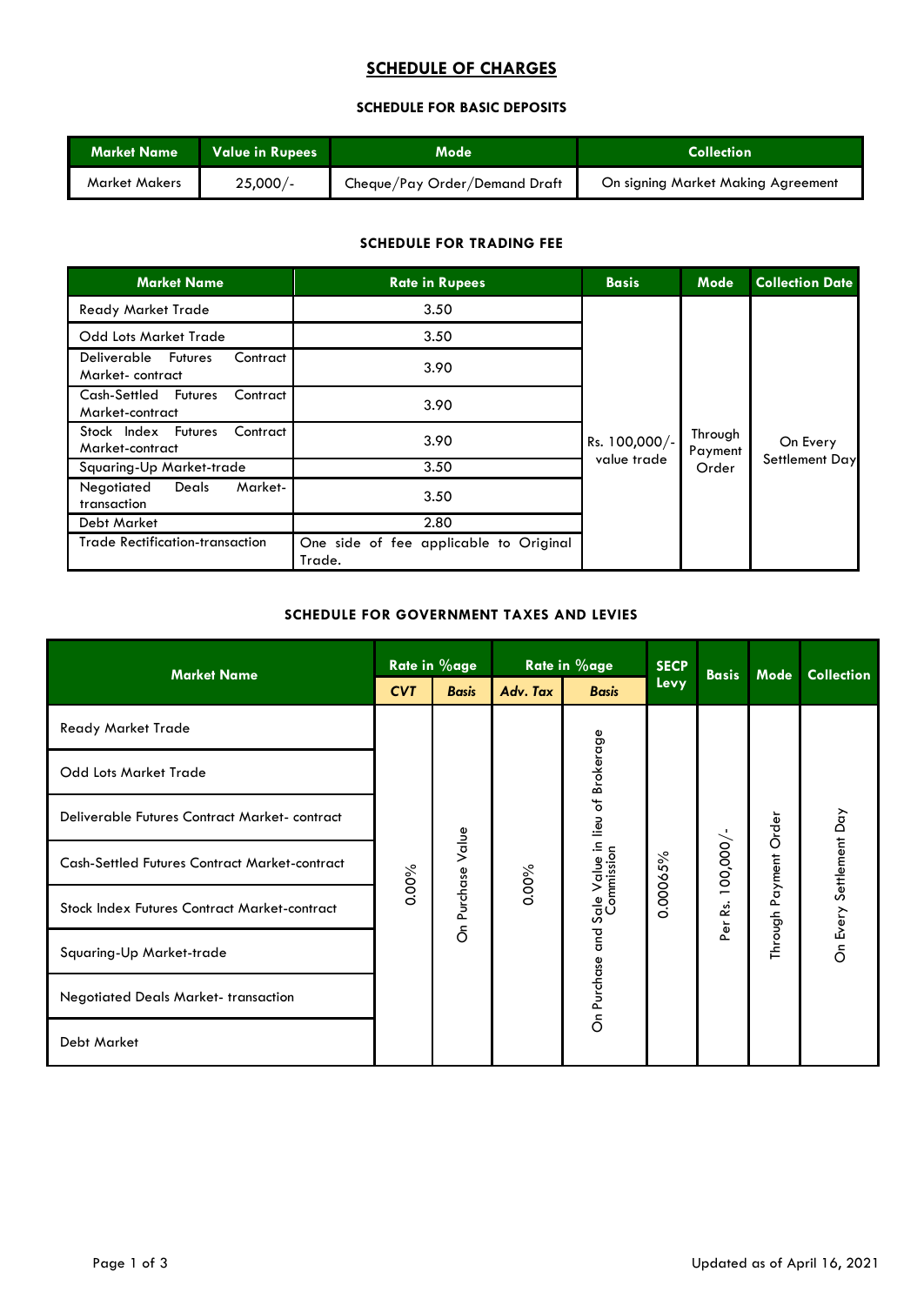## **SCHEDULE FOR TECHNICAL SERVICE CHARGES TO TRE CERTIFICATE HOLDERS & OTHERS**

|                                    | <b>Bronze</b>                | <b>Silver</b>  | Gold           | Platinum       |  |  |  |
|------------------------------------|------------------------------|----------------|----------------|----------------|--|--|--|
| <b>I.T Services</b>                | <b>Number of Connections</b> |                |                |                |  |  |  |
| <b>KATS TWS</b>                    |                              |                | 3              |                |  |  |  |
| <b>Remote Connection</b>           |                              |                | 3              |                |  |  |  |
| Antivirus                          |                              |                | 3              | 4              |  |  |  |
| <b>RSA</b>                         |                              |                | 3              |                |  |  |  |
| <b>NCHS</b>                        |                              |                |                | ◠              |  |  |  |
| Disaster Recovery System           |                              |                | 3              |                |  |  |  |
| <b>KITS</b>                        |                              |                |                |                |  |  |  |
| <b>Risk Management Gateway</b>     |                              |                |                |                |  |  |  |
| <b>FIX Gateway</b>                 |                              |                |                |                |  |  |  |
| <b>EMS</b>                         |                              |                |                |                |  |  |  |
| <b>Additional IO PORT</b>          |                              |                |                |                |  |  |  |
| <b>Total Tiered Bundle Charges</b> | PKR. 24,000/-                | PKR. 240,000/- | PKR. 480,000/- | PKR. 660,000/- |  |  |  |

The IT Service which is not offered in tiered bundle, the TREC Holder may opt for these I.T Services as per following schedule of charges:

| <b>IT Service</b>                                                        | <b>Rate in</b><br><b>Rupees</b> | <b>Basis</b> | <b>Collection</b>        | <b>TREC Holders may opt/ Remarks</b>                                                              |  |  |  |  |
|--------------------------------------------------------------------------|---------------------------------|--------------|--------------------------|---------------------------------------------------------------------------------------------------|--|--|--|--|
| <b>Services Provided to TREC Holders</b>                                 |                                 |              |                          |                                                                                                   |  |  |  |  |
| First KATS TWS                                                           | Free                            | Annually     | Annually                 | <b>Bronze and Silver</b>                                                                          |  |  |  |  |
| 2nd KATS TWS                                                             | 58,500/-                        | Annually     | Annually                 | Bronze and Silver + 2 <sup>n</sup> d TWS<br>Charges                                               |  |  |  |  |
| 3rd KATS TWS                                                             | 58,500/-                        | Annually     | Annually                 | Gold OR Bronze/Silver + 2nd &<br>3rd KATS TWS Charges                                             |  |  |  |  |
| 4th KATS TWS                                                             | 58,500/-                        | Annually     | Annually                 | Bronze/Silver + 2nd, 3rd & 4th<br>KATS TWS Charges / Gold + 4th<br><b>TWS Charges OR Platinum</b> |  |  |  |  |
| 5th Onward KATS TWS                                                      | $29,250/-$                      | Annually     | Annually                 | Half Price for all categories                                                                     |  |  |  |  |
| <b>KATS TWS Remote Connectivity</b>                                      | $15,000/-$                      | Annually     | Annually                 |                                                                                                   |  |  |  |  |
| <b>Fix Gateway</b>                                                       | 468,000/-                       | Annually     | Annually                 |                                                                                                   |  |  |  |  |
| <b>Fix Gateway Remote Connectivity</b>                                   | 200,000/-                       | One Time     | <b>Availing Services</b> |                                                                                                   |  |  |  |  |
| <b>EMS Remote Connectivity</b>                                           | $100,000/-$                     | One Time     | <b>Availing Services</b> |                                                                                                   |  |  |  |  |
| <b>EMS Remote Connectivity</b>                                           | $10,000/-$                      | Annually     |                          |                                                                                                   |  |  |  |  |
| Additional I/O                                                           | 60,000/-                        | One Time     | <b>Availing Services</b> |                                                                                                   |  |  |  |  |
| Additional I/O                                                           | 39,000/-                        | Annually     | Annually                 |                                                                                                   |  |  |  |  |
| Radio Antenna                                                            | 40,000/-                        | Annually     | Annually                 |                                                                                                   |  |  |  |  |
| Antivirus                                                                | $1,500/-$                       | One Time     | <b>Availing Services</b> |                                                                                                   |  |  |  |  |
| Antivirus                                                                | 5,850/                          | Annually     | Annually                 |                                                                                                   |  |  |  |  |
| Antivirus (5th+ KATS TWS)                                                | 2,925/                          | Annually     | Annually                 |                                                                                                   |  |  |  |  |
| <b>KITS</b>                                                              | 468,000/-                       | Annually     | Annually                 |                                                                                                   |  |  |  |  |
| <b>PUCARS Feed</b>                                                       | $97,500/-$                      | Annually     | Annually                 |                                                                                                   |  |  |  |  |
| <b>RSA Token</b>                                                         | $7,000/-$                       | Annually     | Annually                 |                                                                                                   |  |  |  |  |
| RSA Token (5th+ KATS TWS)                                                | $3,500/-$                       | Annually     | Annually                 |                                                                                                   |  |  |  |  |
| Non-Member Room Utilization                                              | 150,000/-                       | One Time     | <b>Availing Services</b> |                                                                                                   |  |  |  |  |
| <b>Services Provided to TREC Holders/ Others</b>                         |                                 |              |                          |                                                                                                   |  |  |  |  |
| 1st TV Connection Charges                                                | $500/-$                         | One Time     | <b>Availing Services</b> |                                                                                                   |  |  |  |  |
| 1st TV Connection Charges                                                | $3,900/-$                       | Annually     | Annually                 |                                                                                                   |  |  |  |  |
| 2nd + TV Connection Charges                                              | $1,950/-$                       | Annually     | Annually                 |                                                                                                   |  |  |  |  |
| Services Provided to Others (Listed Companies/ Banks/ Service Providers) |                                 |              |                          |                                                                                                   |  |  |  |  |
| <b>RSA Token</b>                                                         | $12,000/-$                      | Annually     | Annually                 |                                                                                                   |  |  |  |  |
| <b>BATS</b>                                                              | 50,000/-                        | Annually     | Annually                 |                                                                                                   |  |  |  |  |
| Network Connectivity for Banks                                           | 192,000/-                       | Annually     | Annually                 |                                                                                                   |  |  |  |  |
| <b>Vendor Facilitation Charges</b>                                       | $180,000/$ -                    | Annually     | Annually                 |                                                                                                   |  |  |  |  |
| <b>PUCARS Feed</b>                                                       | $100,000/-$                     | Annually     | Annually                 |                                                                                                   |  |  |  |  |
| Note: THM & BATS charges will be treated as normal KATS TWS.             |                                 |              |                          |                                                                                                   |  |  |  |  |